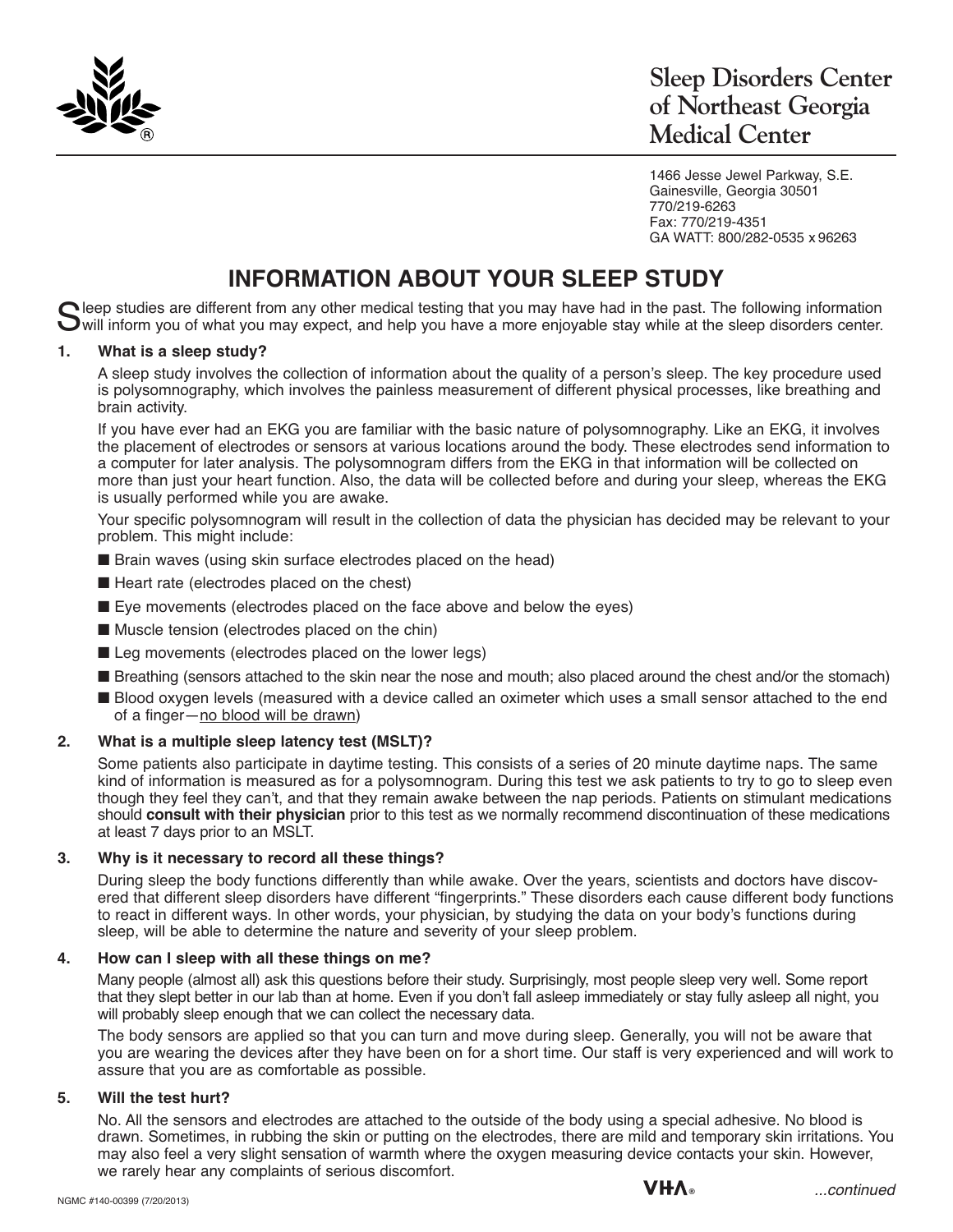

1466 Jesse Jewel Parkway, S.E. Gainesville, Georgia 30501 770/219-6263 Fax: 770/219-4351 GA WATT: 800/282-0535 x 96263

## **INFORMACION ACERCA DE TU ESTUDIO DEL SUEÑO**

Los estudios del sueño son diferentes de cualquier otro prueba médica que puedes haber tenido en el pasado. La información siguiente te informará de lo que puedes esperar, y lo puedes ayudar a tener una estadía más agradable mientras estás en el centro de desórdenes del sueño.

#### **1. ¿Qué es un estudio del sueño?**

El estudio del sueño implica la colección de información acerca de la calidad del sueño de una persona. El procedimiento clave utilizado es polysomnografia, que implica la medida indolora de procesos físicos diferentes, como respirar y actividad de cerebro.

Si has tenido un ECG conoces la característica básica de polysomnografia. Como un ECG, implica la colocación de electrodos o sensores en varias lugares alrededor del cuerpo. Estos electrodos mandan información a una computadora para análisis luego. La polysomnografia es diferente del ECG en que información será reunida en más que la función de tu corazón. También, los datos serán reunidos antes y durante tu sueño, y en ECG es realizado generalmente mientras estás despierto.

Tu polysomnograma específico tendrá como resultado la colección de los datos que el médico ha decidido pertinente a tu problema. Esto puede incluir:

- Función de cerebro (utilizando electrodos para el superficie del piel puesto en la cabeza)
- Ritmo del corazón (electrodos puesto en el pecho)
- Movimientos del ojo (electrodos puesto en la cara encima de y debajo de los ojos)
- Tensión del músculo (electrodos puesto en la barbilla)
- Movimientos de la pierna (electrodos puesto en las piernas más bajas)

n Respirar (sensores conectaron a la piel cerca de la nariz y la boca; puesto también alrededor del pecho y/o el estómago) ■ Nivel de oxígeno de la sangre (midió con un dispositivo llamado un oximeter que utiliza un pequeño sensor conectado al fin de un dedo—no sangre será tomado)

#### **2. ¿Qué son unas pruebas múltiples estado latente del sueño (MSLT)?**

Algunos pacientes también toman parte en probar durante el día. Esto consiste en una serie de siestas del día de 20 minutos. La misma clase de información es medida como un polysomnograma. Durante esta prueba nosotros pedimos que pacientes traten de dormirse aunque se sienten que ellos no puedan, y que ellos se quedan se despiertan entre los períodos de la siesta. Los pacientes tratados con medicamentos estimulantes deben **consultar con su médico** antes de esta prueba como solemos recomendar la suspensión de estos medicamentos por lo menos 7 días antes de una MSLT.

#### **3. ¿Por qué es necesario registrar todo estas cosas?**

Durante sueño el cuerpo funciona diferente de que mientras está despierta. Con el paso de los años, los científicos y los médicos han descubierto que eses desórdenes diferentes del sueño tienen "huellas" diferentes. Cada de estos desórdenes causa las funciones diferentes del cuerpo reaccionar en el maneras diferentes. En otras palabras, tu médico, estudiando los datos en tus funciones del cuerpo durante el sueño, podrán determinar la característica y la severidad de tu problema del sueño.

#### **4. ¿Cómo puedo dormir con todo estas cosas en mí?**

Muchas personas (casi todo) piden esto pregunta antes de su estudio. Sorprendentemente, la mayoría de las personas duermen muy bien. Algunos dicen que durmieron mejor en nuestro laboratorio que en su casa. Si no te duermes inmediatamente ni permanece completamente dormido toda la noche, probablemente dormirás suficiente que podemos reunir los datos necesarios.

Los sensores del cuerpo son aplicados para que puedas girar y mover durante sueño. Generalmente, no estarás enterado que llevas los dispositivos después los llevas por pequeño tiempo. Nuestro personal es muy experimentado y trabajará para asegurar que eres tan cómodo como posible.

## **5. ¿Dolerá la prueba?**

No. Todo los sensores y los electrodos son conectados al exterior del cuerpo que utiliza un adhesivo especial. No toman ningún sangre. A veces, a frotar la piel o poner los electrodos, hay irritaciones de piel templadas y temporarias. Puedes sentir también una sensación muy leve del calor donde el dispositivo de medición de oxígeno contacta tu piel. Sin embargo, nosotros oímos raramente cualquier queja de la molestia grave.

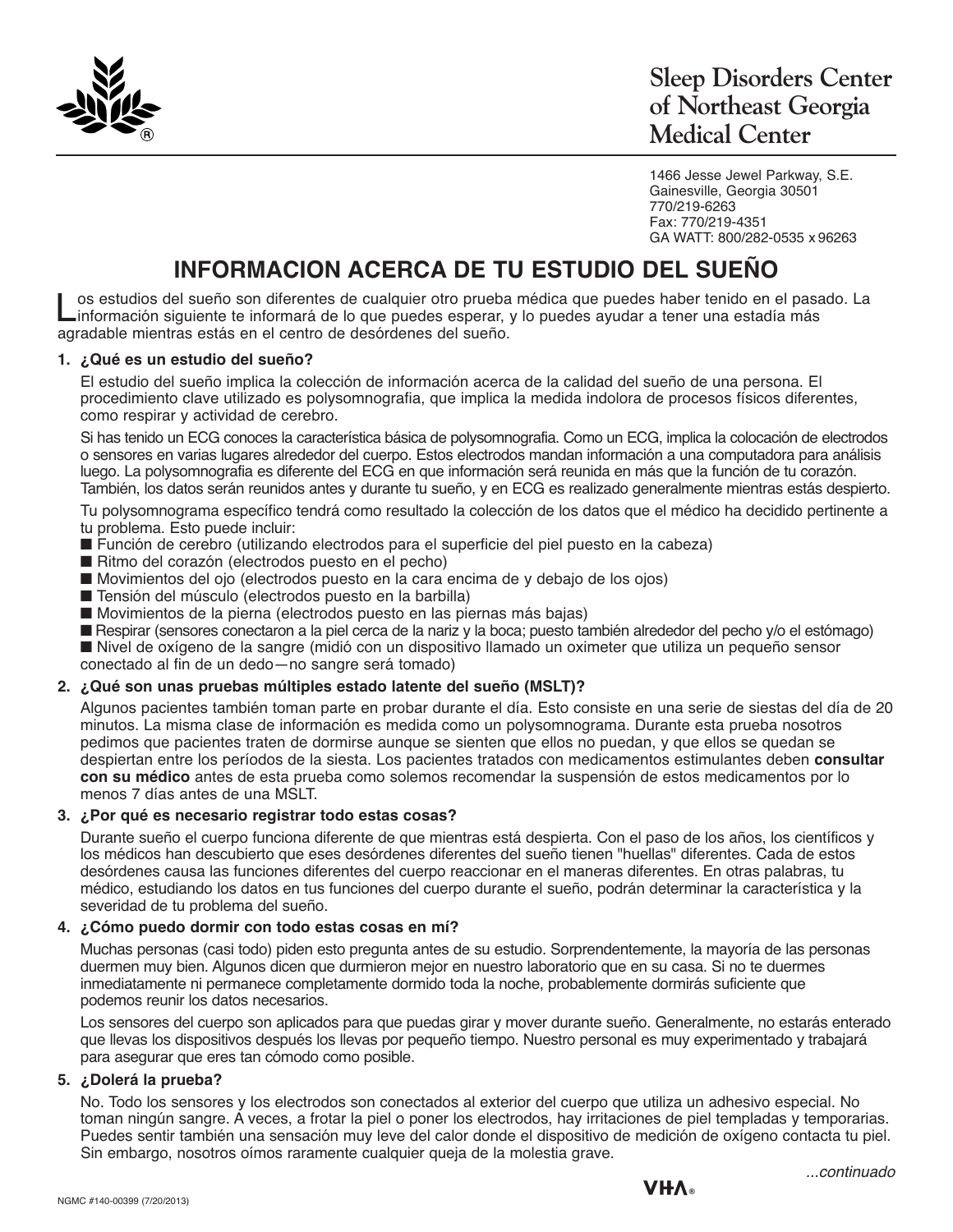

### **6. Will I be given a drug to help me sleep?**

No. We prefer that you be off **sleeping medications only** unless otherwise instructed to do so. We will discuss your specific drug picture and any special issues with you and your personal physician before your test. **Please do not stop** any of your medications without specific instructions to do so from us or your doctor. Generally, the only medications which may be discontinued are those used to keep you alert or medication to help you sleep. It is also important not to consume any alcohol or caffeinated beverages on the day of the testing.

#### **7. What happens to the polysomnogram?**

The record of your sleep test will probably be about 1,100 pages long. It will be scored by our technologists and interpreted by a physician. The information will then be used to give a diagnosis and recommended treatment. The final report will then be forwarded to your referring physician.

#### **8. How should I prepare?**

Before your study, please...

- Do not drink any alcoholic beverages
- Do not drink stimulating beverages such as coffee, tea or cola after 12:00 noon. Also, be careful not to eat foods containing caffeine after lunch, such as chocolate.
- Do not take a nap during the day or the evening you are scheduled for your Sleep Study.
- $\blacksquare$  Please eat your evening meal before 7 p.m.
- Do not begin a new exercise program (jogging, swimming, etc.) or a diet program if you are not already involved in them.
- n Make sure your hair is clean and free of hairspray and gels. If you wear a weave or have braids please remove before day of study.
- Women, remove nail polish before day of study.
- $\blacksquare$  Men, please be clean shaven.

Please report to the sleep laboratory at the designated time. We are on a tight schedule and need your cooperation on this. If you anticipate being delayed because of a major problem or an emergency, please call so that the staff will be aware.

#### **9. What should I bring?**

Our goal is to ensure that you have a pleasant experience in our sleep center. We want your stay with us to be as close as possible to your "normal" sleep experience. Therefore, we ask that your bring the following:

- Your own pillow, if it will help you sleep better. We can provide a pillow if you prefer.
- $\blacksquare$  Bed clothes (preferably two piece pajamas).
- $\blacksquare$  Something to read or work on during the non-sleep period.
- $\blacksquare$  Personal toilet items.
- $\blacksquare$  A change of clothes, if you want, for the next day.
- $\blacksquare$  Any needed medications (none will be supplied by our staff)
- Please bring your insurance card and driver's license on your visit.

Please leave valuables at home. We are not responsible for these.

#### **10. Are there other procedures?**

For your convenience and safety, we ask that while you are connected to the electrodes and sensors you remain in the areas designated by our staff. Smoking is not permitted in these areas. You may use the telephone, but we ask that you limit use to emergency calls only.

#### **11. Is this test covered by insurance?**

For most patients it is covered at least in part by their respective policies. However, each patient should check with their company about the details. We will provide descriptions of the tests if this is useful for insurance purposes.

Some insurance plans require a referral number from your primary care physician, a precertification number, or a letter of predetermination. Please check with your physician's office at least a week before your sleep study for the status of your insurance.

#### **12. I still have a few more questions. Who can I call?**

We want to answer any questions you might have. Please contact our office and we will direct you to the right person for answering your questions.